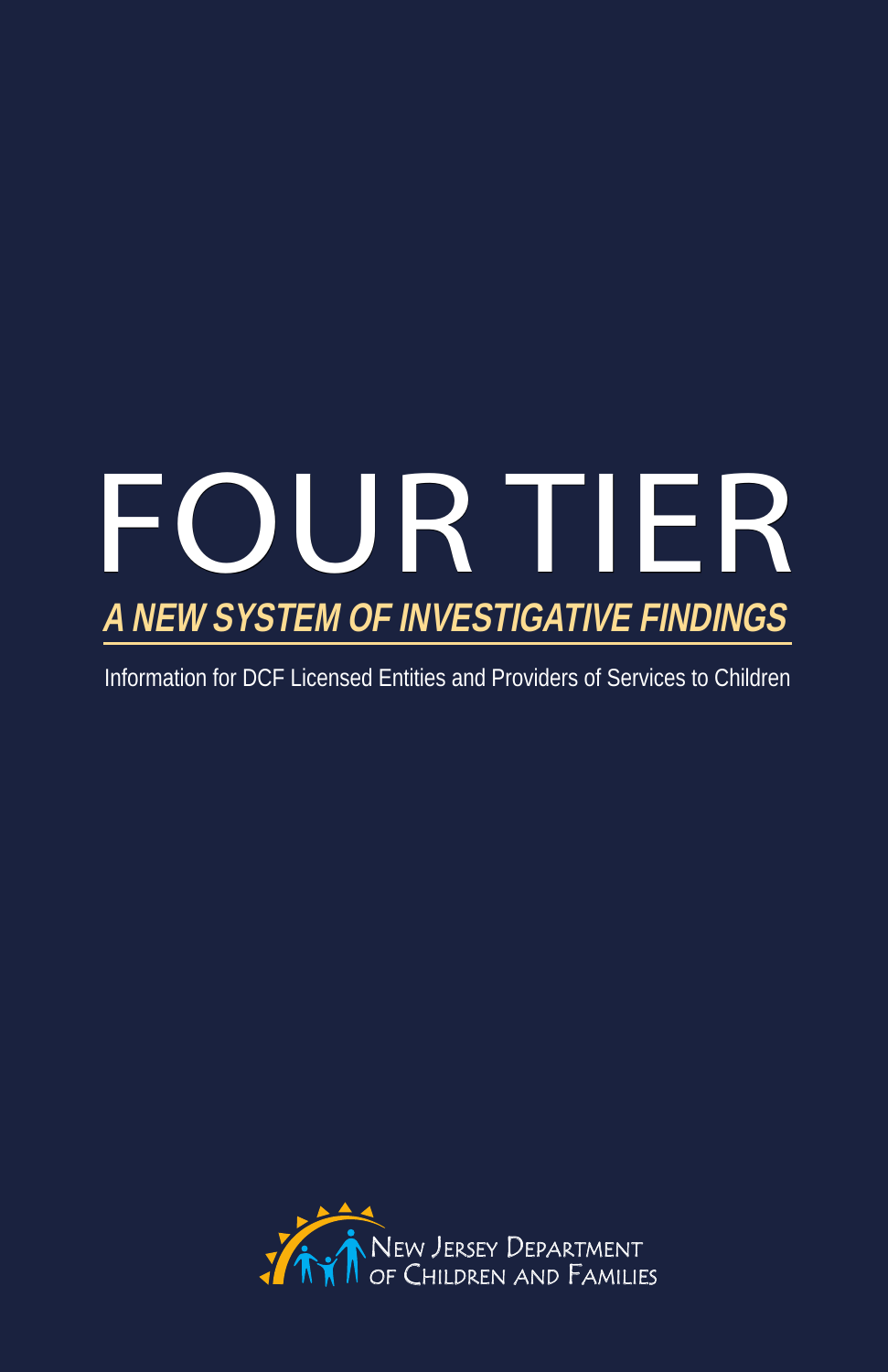# Four Tier

## Substantiated

A preponderance of the evidence establishes that a child is an abused or neglected child as defined by statute; and either the investigation indicates the existence of any of the absolute conditions; or substantiation is warranted based on consideration of the aggravating and mitigating factors.

> Substantiated findings are disclosed for a Child Abuse Record Information (CARI) check.

### Established

A preponderance of the evidence establishes that a child is an abused or neglected child as defined by statute; but the act or acts committed or omitted do not warrant a finding of substantiation upon consideration of aggravating and mitigating factors.

Established findings are not disclosed upon a CARI request but are maintained in agency records.

## Not Established

There is not a preponderance of the evidence that the child is an abused or neglected child as defined by statute, but evidence indicates that the child was harmed or placed at risk of harm.

Not Established findings are not disclosed upon a CARI request but are maintained in agency records.

### Unfounded

There is not a preponderance of the evidence indicating that a child is an abused or neglected child as defined by statute, and the evidence indicates that a child was not harmed or placed at risk of harm.

Unfounded findings are not disclosed upon a CARI request and are eligible to be expunged if certain criteria are met.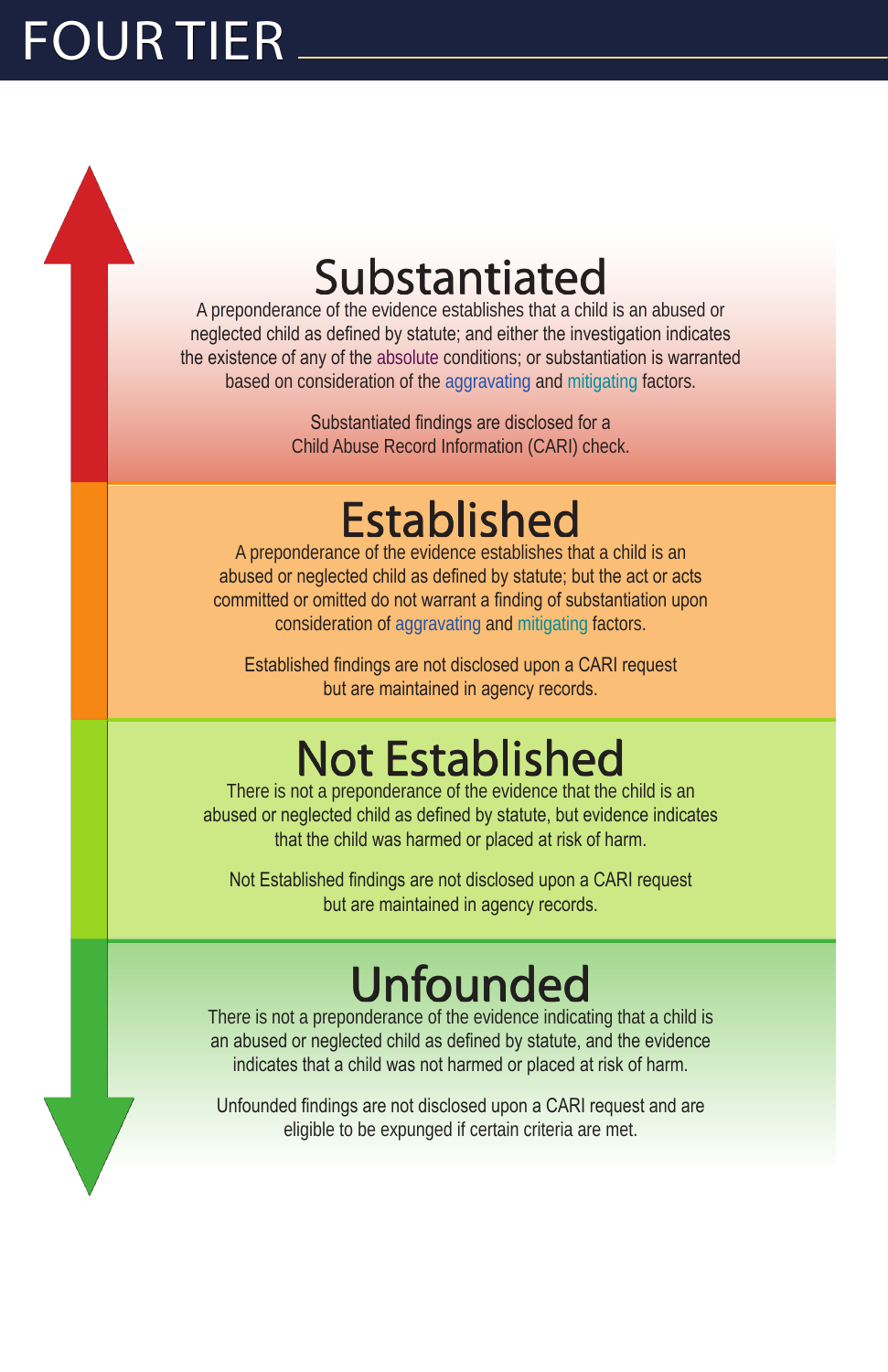# Four Tier

On April 1, 2013, new regulations took effect modifying DCF's findings following child abuse and neglect investigations. Previously, the Department of Children and Families' had two categories, Unfounded and Substantiated.

This new system is designed to allow DCF more specific findings categories to more appropriately reflect the particular circumstances present in each investigation, allowing for better partnership with families and better outcomes for children. This change also provides fairness in the operation of the Child Abuse Record Information system and allows DCF to better protect children by requiring the maintenance of all records where children were harmed or exposed to risk of harm, even where the statutory definition of child abuse or neglect could not be met.

The Institutional Abuse Investigation Unit (IAIU) will continue to issue letters to entities which serve children regarding outcomes of related and appropriate child abuse and neglect investigations; however, for investigations commenced on or after April 1, 2013, those letters will reference the new four tier findings system. Should an entity have any questions regarding a finding in a specific matter, they should direct their questions to the assigned IAIU investigator.

#### Absolutely Substantiating Circumstances

- The death or near death of a child as a result of abuse or neglect;
- Subjecting a child to sexual activity or exposure to inappropriate sexual activity or materials;
- The infliction of injury or creation of a condition requiring a child to be hospitalized or to receive significant medical attention;
- Repeated instances of physical abuse committed by the perpetrator against any child;
- Failure to take reasonable action to protect a child from sexual abuse or repeated instances of physical abuse under circumstances where the parent or guardian knew or should have known that such abuse was occurring; or
- Depriving a child of necessary care which either caused serious harm or created a substantial risk of serious harm.